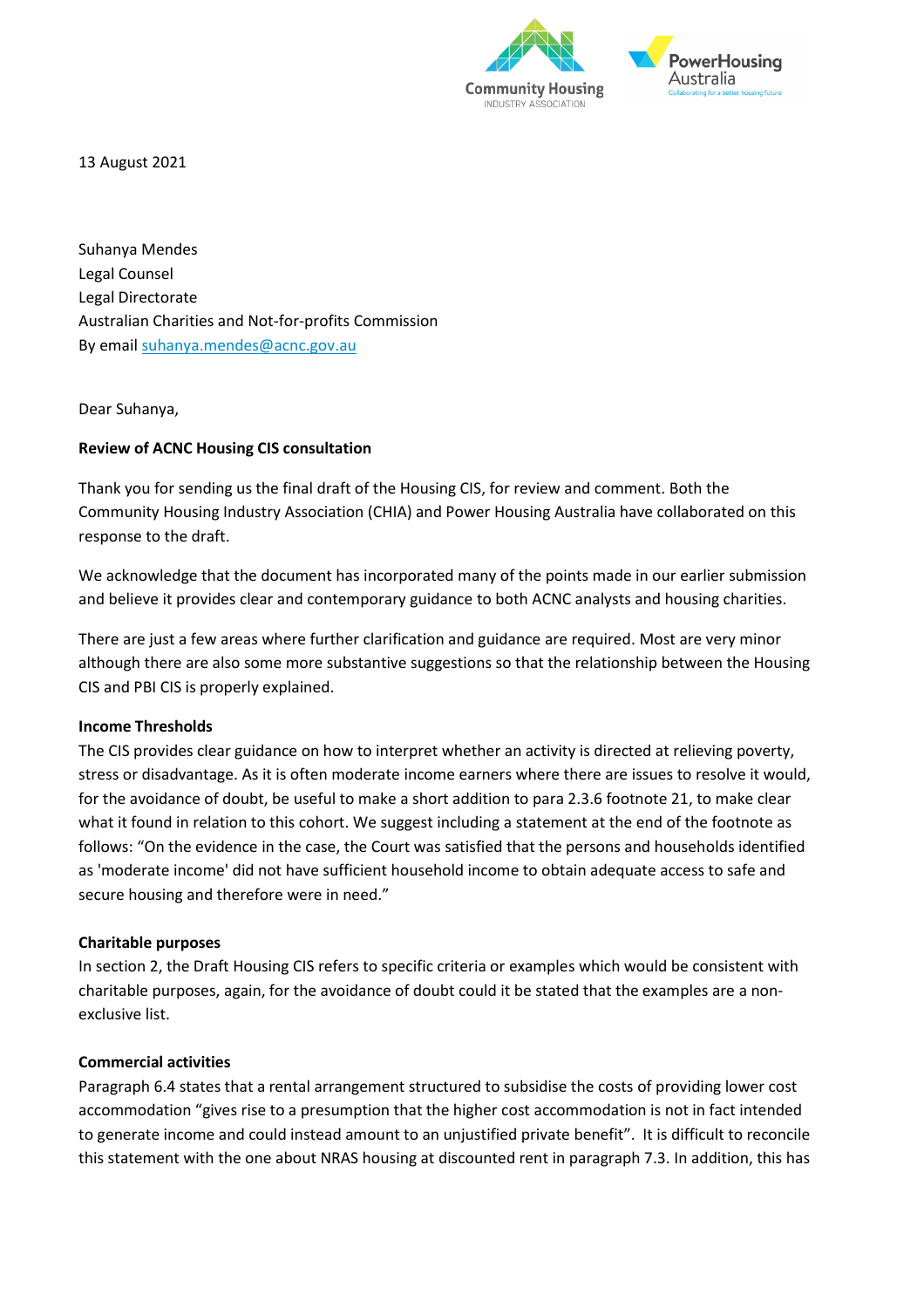no basis in law and the statements in paragraphs 6.7 and 6.8 explain the position accurately. Could this statement be removed?

# **Relationship between the Housing and PBI CIS**

We understand the PBI CIS is under review and the issues we raise here are important to that process too. The interaction between the Housing CIS and PBI CIS are currently very unclear, and the draft Housing CIS does not, by simply acknowledging the PBI CIS exists. improve on the position.

First, we would welcome an explanation of the difference between the charitable definition of relief from poverty i.e., 'an inability to provide, from one's own resources, a modest standard of living in the Australian Community' and the PBI CIS i.e., 'people in need' or 'poverty of such seriousness as will arouse community compassion and thus engender the provision of relief'. This could usefully be illustrated by explaining how the ACNC would apply the 30/40 rule in the context of a PBI.

Secondly, the explanation of how the provision of housing to moderate income earners under NRAS will be 'treated' in para 7.3, clearly identifies the circumstance in which it is considered consistent with an organisations charitable purpose. This is that it is a 'necessary element of providing additional housing stock through the NRAS to fulfill the charitable purpose of relieving poverty, distress and disadvantage'. Paras 7.4 and 7.5 refer to 'future government schemes' but leaves how they may be treated somewhat open and thus vague. Could it not just state that the same principle would be applied where the scheme was not exclusively targeted at those in poverty, distress and / or disadvantage.

Thirdly, if provision of housing to 'medium income tenants' at a discount to market rent is a necessary element – due to a government scheme or otherwise in order to make the relevant development commercially viable – but the charity can demonstrate that the project or development is also directed towards 'people in need' – would this be consistent with continued endorsement as a PBI?

The housing example (9) in the PBI CIS needs to be improved upon and reflect a more typical scenario. First it is unusual for a housing development to be exclusively allocated to one type of household – essential workers – in this example. In practice, most housing developments by community housing organisations are multi tenure, having a mix of social, affordable and market housing. This is not solely for cross – subsidisation purposes but because mixed communities contribute to relief of poverty, distress and disadvantage. There is substantial international evidence that concentrating disadvantage has detrimental impacts on communities. Secondly, even in developments where tenants need to meet specific criteria such as 'essential worker' many also have such low incomes that they are social housing eligible. Occasionally, there is a presumption that essential workers are police, teachers and paramedics. However, most are in less well paid employment such as disability and aged care or cleaning, and, work shifts. Arguably both groups are people in need and arouse compassion.

The reality is that in the absence of much government grant or investment (Victoria currently being an honourable exception) the only way any social housing units for the lowest income households can be constructed is through a combination of many different funding and financing mechanisms including but not restricted to the following

• cross subsidisation using the proceeds from sales or market rent premiums,